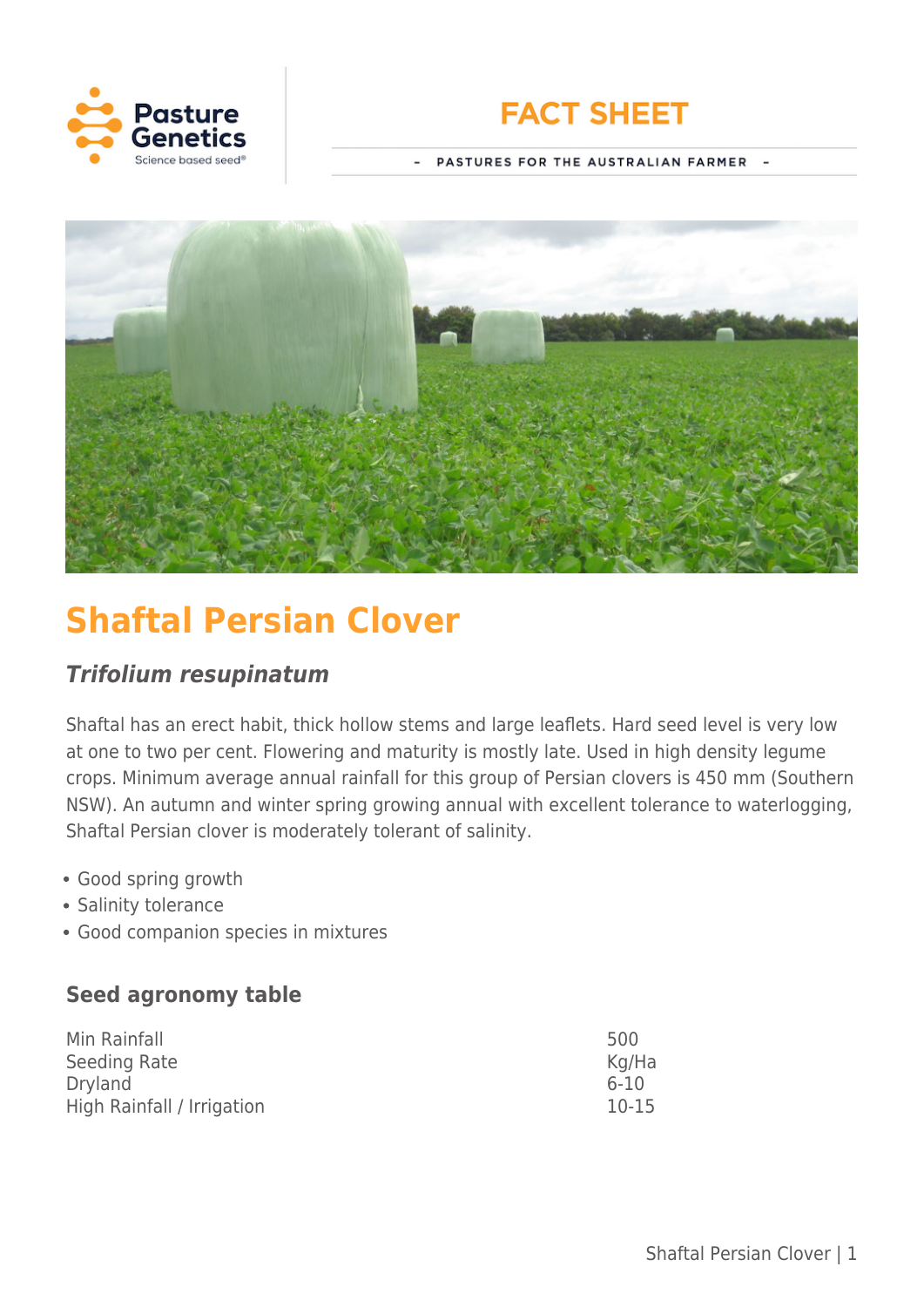# **Enterprises this seed is being used for**

Sheep Beef Cattle Horse Hay & Silage

#### **Strengths**

- High nutritive value.
- Extremely high production potential.
- Multi cut forage crop.
- Tolerant of seasonal flooding.
- Some tolerance of salinity.
- Free of oestrogen risks.

# **Limitations**

- Poor regeneration.
- Plant description.

# **Plant Description**

**Plant:** Erect, annual. Up to 750 mm height.

**Stems:** Up to 35 mm diameter, hollow, soft.

Leaves: trifoliate, up to 25 mm long, plain, strongly veined, oval-shaped leaflets with serrated margins.

**Flowers:** pink-violet flowers. Many-flowered cluster and mature in axillary, white, spherical, woolly seed heads to 15 mm diameter on long stalks.

**Pods:** membranous, dehiscing at thickened sutures; one seeded.

**Seeds:** ~1 mm long, ovoid, various colours (brown, olive, purple); ~1.5 million/kg.

#### **Pasture type and use**

A winter-growing, annual capable of excellent winter and spring growth. Suited to seasonal irrigation. A valuable fodder crop.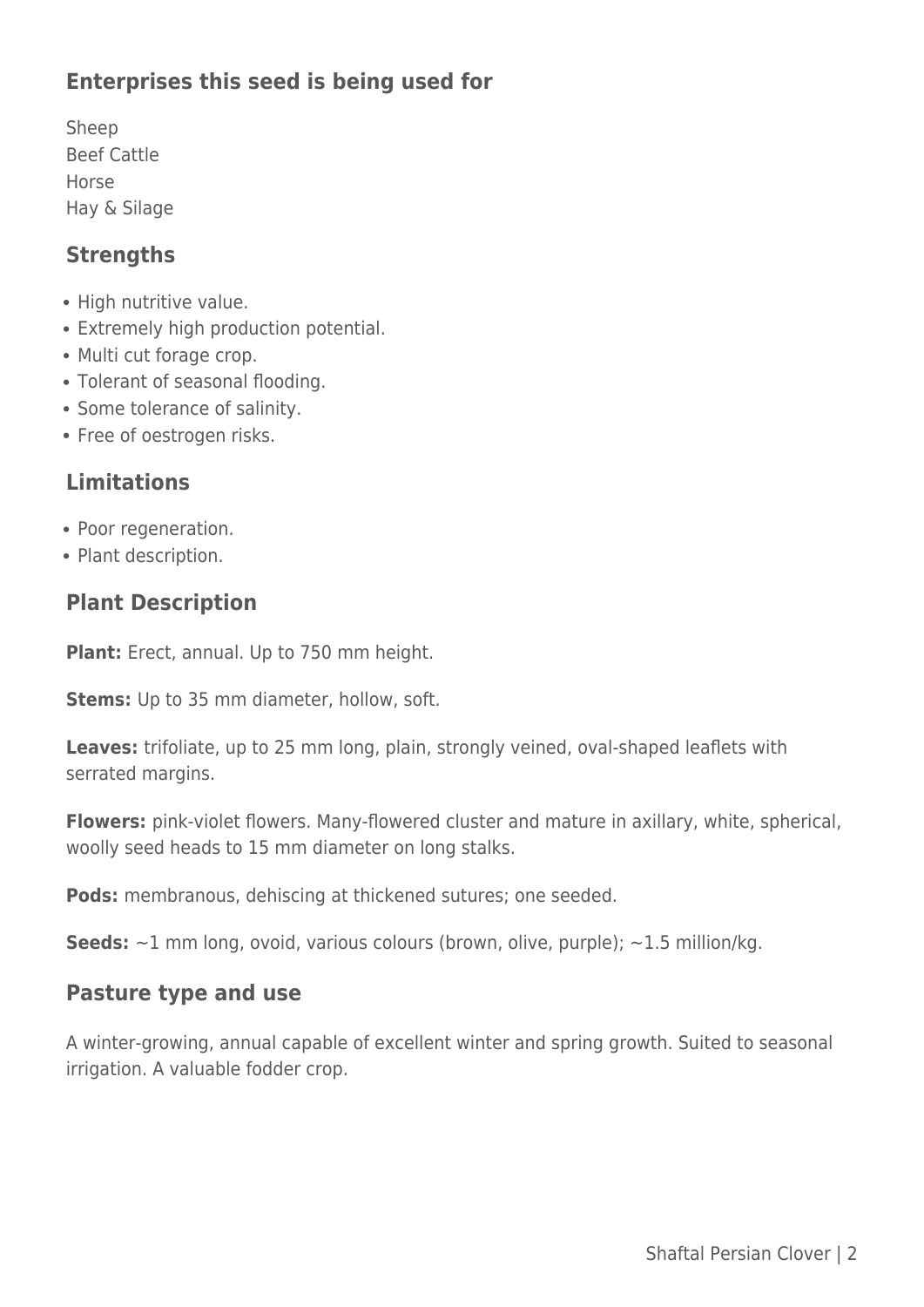# **Where it grows**

**Rainfall:** > 300 mm in winter/spring rainfall zone for dryland use. Also used with irrigation. Tolerates water with up to 1500 S/cm on low salinity soils with adequate drainage.

**Soils:** Suited to clay soils, pH 5.5-8.5 (CaCl2). Tolerant of severe waterlogging and mildly saline soil.

**Temperature:** Good heat tolerance. Quite tolerant of frost and cold but slow growing at low temperatures.

#### **Establishment**

**Companion species: Grasses:** Italian ryegrass.

**Legumes:** Balansa clover, arrowleaf clover.

**Sowing/planting rates as single species:** 5-15 kg/ha; broadcast onto a finely worked, weed free seed bed and cover lightly by a roller or drill seed at 5 mm depth into a clean, finely worked seed bed. High seed rate boosts winter yield and reduces weed invasion. \* ensure seed is Goldstrike treated.

**Sowing/planting rates in mixtures:** 3-7 kg/ha. \* ensure seed is Goldstrike treated.

**Sowing time:** February (if irrigating) to April.

**Inoculation:** GoldstrikeTreated. The use of Goldstrike XLR8 is recommended to reduce damage from insects at seedling stages.

**Fertiliser:** Apply ~20-30 kg P/ha annually and correct any nutrient deficiencies, especially K, Mo, Cu, S.

#### **Management**

**Maintenance fertiliser:** For optimum growth Olsen soil P (0-10 cm depth) > 15.

**Grazing/cutting:** Suited to winter grazing. Set residues at 2-3 cm (winter) and 4-5 cm (spring) to avoid over grazing. Rotationally graze during the cool season when 15-20 cm tall; this stimulates tillering. If sown with grass must graze late winter/early spring to allow clover to contribute later. Suited to hay/silage production; most valuable aftermath. Stems are nutritious but slow to dry; use conditioner to speed up drying. Fast regrowth facilitates second cut; remove bales promptly, hay quite susceptible to rain damage.

**Ability to spread:** Excellent recruitment; produce high levels of hard seed.